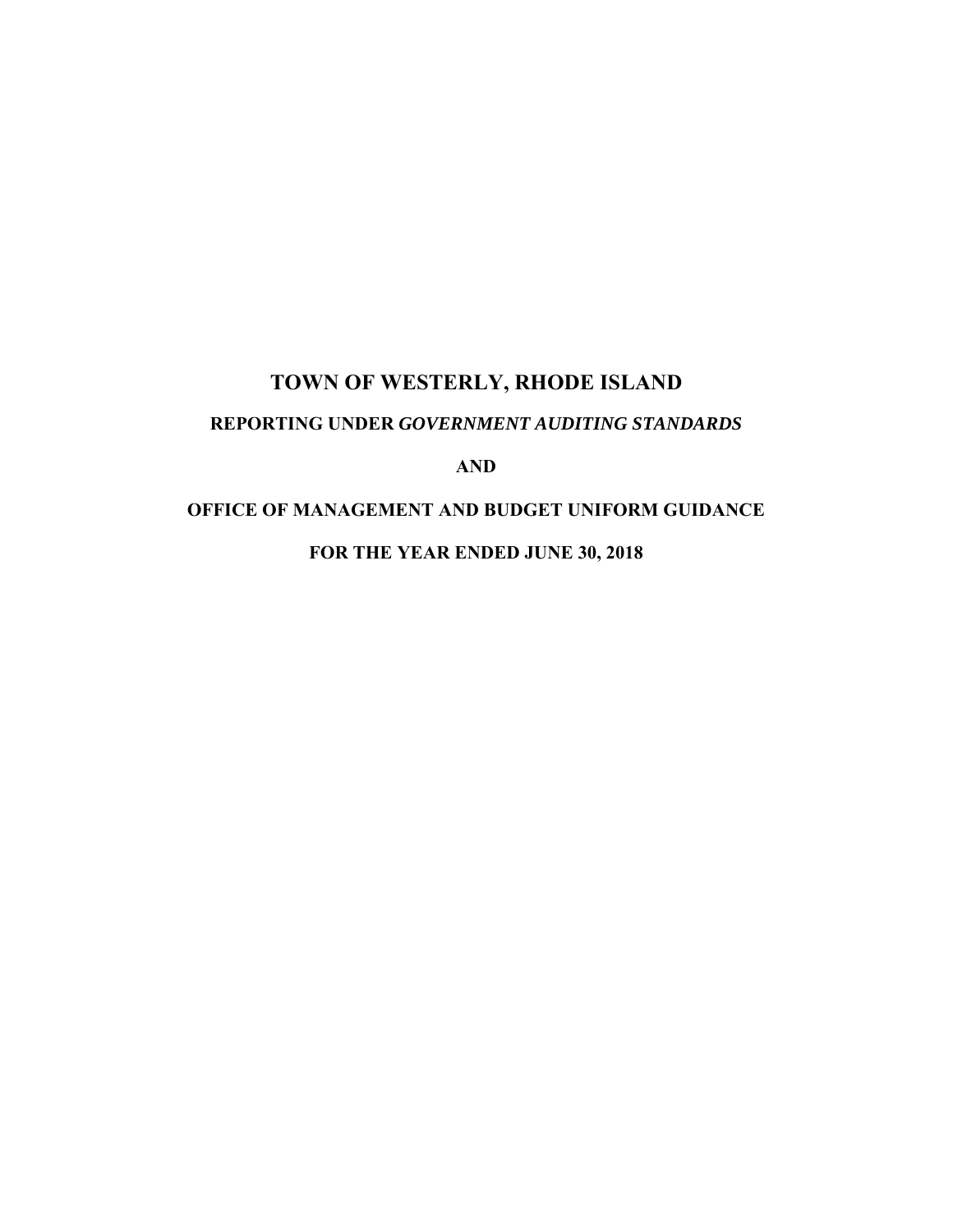## **CONTENTS**

| <b>Independent Auditors' Report on Internal Control Over Financial</b><br>Reporting and on Compliance and Other Matters Based on an Audit<br>of Financial Statements Performed In Accordance with                                 |  |  |  |
|-----------------------------------------------------------------------------------------------------------------------------------------------------------------------------------------------------------------------------------|--|--|--|
| <b>Independent Auditors' Report on Compliance for Each Major Federal</b><br>Program; Report on Internal Control Over Compliance; and Report on the<br>Schedule of Expenditures of Federal Awards Required by Uniform Guidance 3-5 |  |  |  |
|                                                                                                                                                                                                                                   |  |  |  |
|                                                                                                                                                                                                                                   |  |  |  |
|                                                                                                                                                                                                                                   |  |  |  |
|                                                                                                                                                                                                                                   |  |  |  |
|                                                                                                                                                                                                                                   |  |  |  |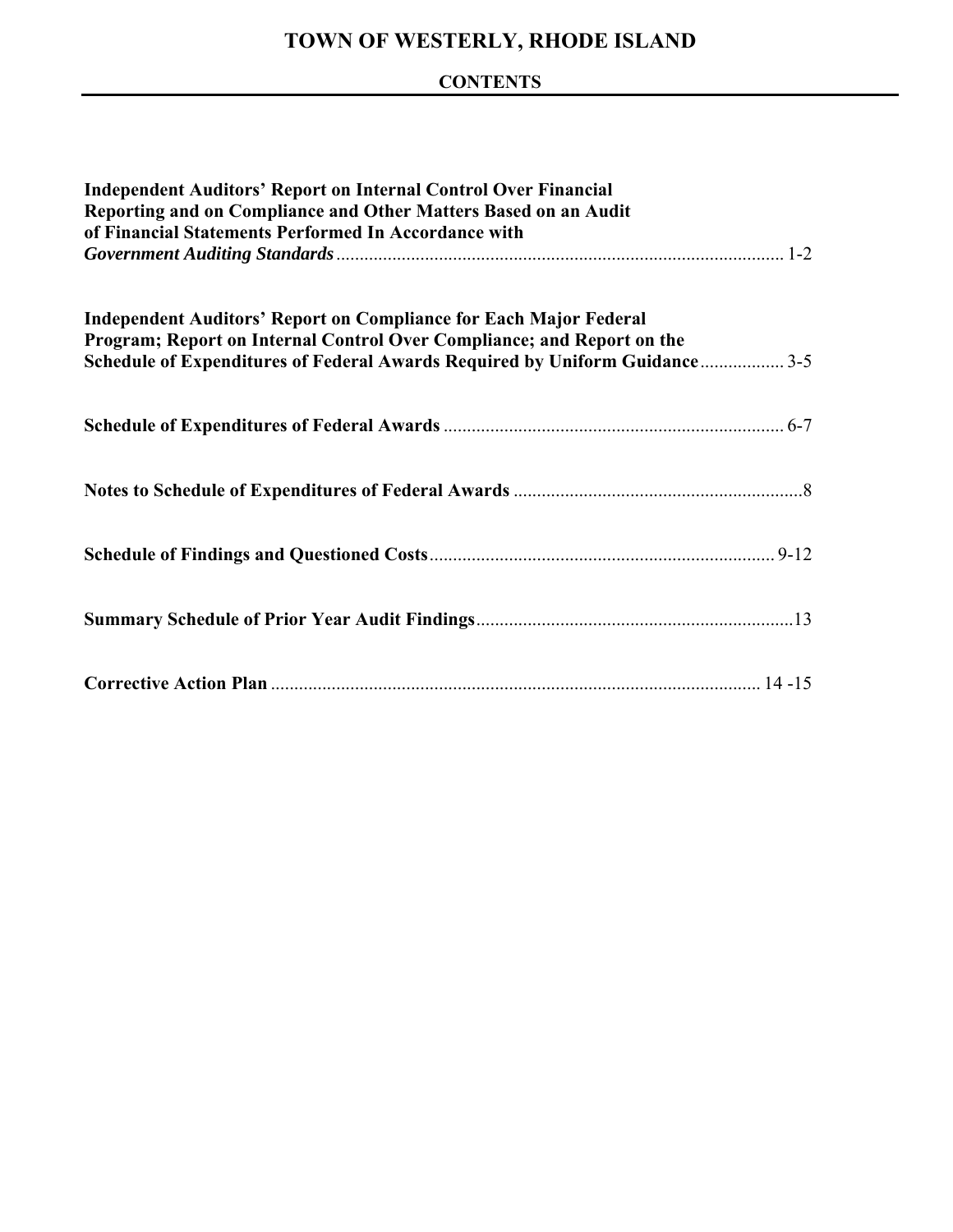

#### **INDEPENDENT AUDITORS' REPORT ON INTERNAL CONTROL OVER FINANCIAL REPORTING AND ON COMPLIANCE AND OTHER MATTERS BASED ON AN AUDIT OF FINANCIAL STATEMENTS PERFORMED IN ACCORDANCE WITH** *GOVERNMENT AUDITING STANDARDS*

#### The Honorable President and Members of the Town Council **Town of Westerly, Rhode Island**

We have audited, in accordance with auditing standards generally accepted in the United States of America and the standards applicable to financial audits contained in *Government Auditing Standards* issued by the Comptroller General of the United States, the financial statements of the governmental activities, the businesstype activities, each major fund, and the aggregate remaining fund information of the Town of Westerly as of and for the year ended June 30, 2018, and the related notes to the financial statements, which collectively comprise the Town of Westerly's basic financial statements and have issued our report thereon dated February 15, 2019.

#### **Internal Control over Financial Reporting**

In planning and performing our audit of the financial statements, we considered the Town of Westerly's internal control over financial reporting (internal control) to determine the audit procedures that are appropriate in the circumstances for the purpose of expressing our opinions on the financial statements, but not for the purpose of expressing an opinion on the effectiveness of Town of Westerly's internal control. Accordingly, we do not express an opinion on the effectiveness of the Town of Westerly's internal control.

A *deficiency in internal control* exists when the design or operation of a control does not allow management or employees, in the normal course of performing their assigned functions, to prevent, or detect and correct, misstatements on a timely basis. A *material weakness* is a deficiency, or a combination of deficiencies, in internal control such that there is a reasonable possibility that a material misstatement of the entity's financial statements will not be prevented, or detected and corrected on a timely basis. A *significant deficiency* is a deficiency, or a combination of deficiencies, in internal control that is less severe than a material weakness, yet important enough to merit attention by those charged with governance.

Our consideration of internal control was for the limited purpose described in the preceding paragraph and was not designed to identify all deficiencies in internal control that might be material weaknesses or significant deficiencies and therefore, material weaknesses or significant deficiencies may exist that have not been identified. We did identify certain deficiencies in internal control, described in the accompanying schedule of findings and questioned costs as items 2018-001 and 2018-002 that we consider to be material weaknesses.

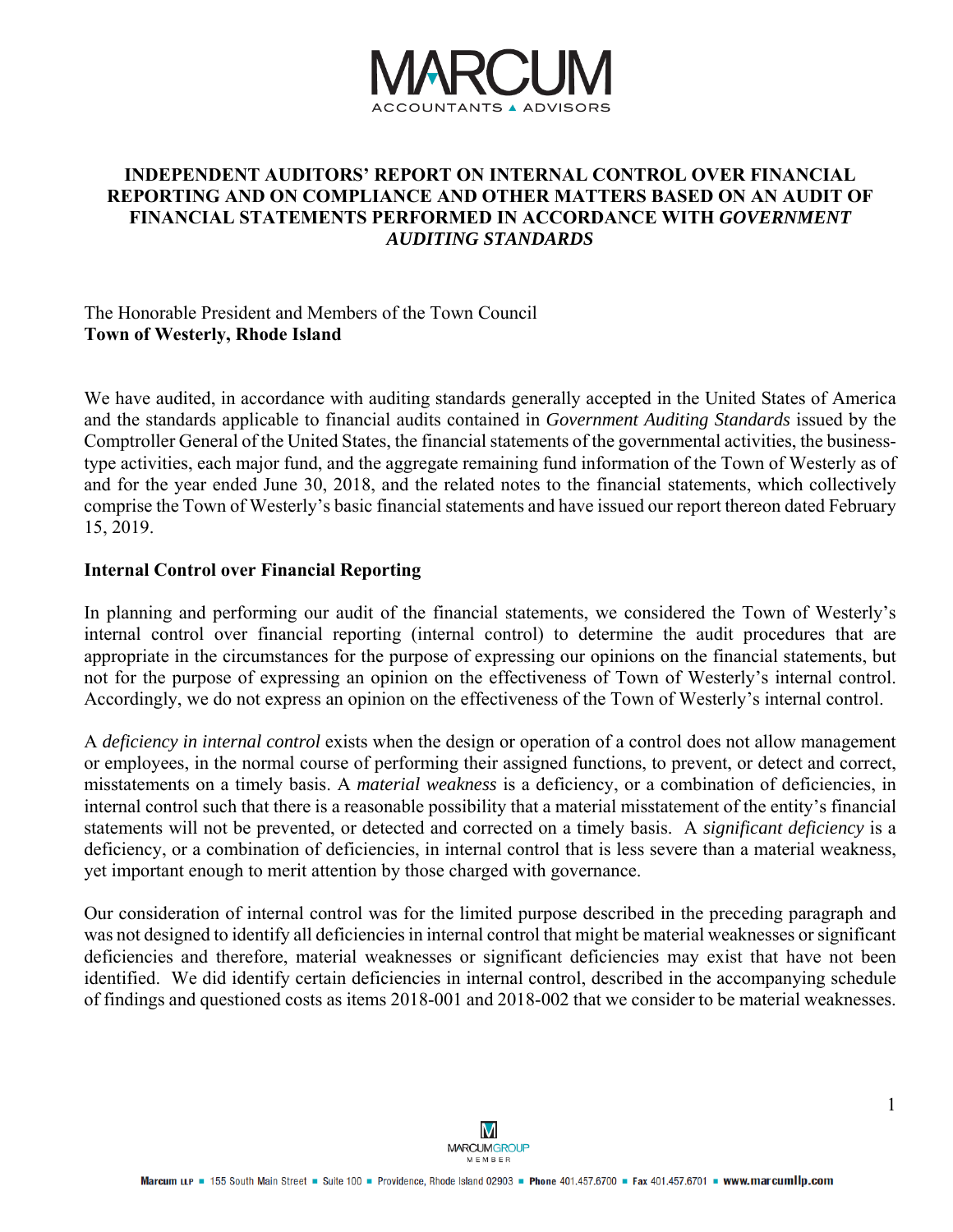#### **Compliance and Other Matters**

As part of obtaining reasonable assurance about whether Town of Westerly's financial statements are free from material misstatement, we performed tests of its compliance with certain provisions of laws, regulations, contracts, and grant agreements, noncompliance with which could have a direct and material effect on the determination of financial statement amounts. However, providing an opinion on compliance with those provisions was not an objective of our audit, and accordingly, we do not express such an opinion. The results of our tests disclosed no instances of noncompliance or other matters that are required to be reported under *Government Auditing Standards*.

#### **Town of Westerly's Response to Findings**

The Town of Westerly's response to the findings identified in our audit are described in the accompanying schedule of findings and questioned costs. Town of Westerly's response was not subjected to the auditing procedures applied in the audit of the financial statements and, accordingly, we express no opinion on them.

#### **Purpose of this Report**

The purpose of this report is solely to describe the scope of our testing of internal control and compliance and the results of that testing, and not to provide an opinion on the effectiveness of the entity's internal control or on compliance. This report is an integral part of an audit performed in accordance with *Government Auditing Standards* in considering the entity's internal control and compliance. Accordingly, this communication is not suitable for any other purpose.

Marcum LLP

Providence, RI February 15, 2019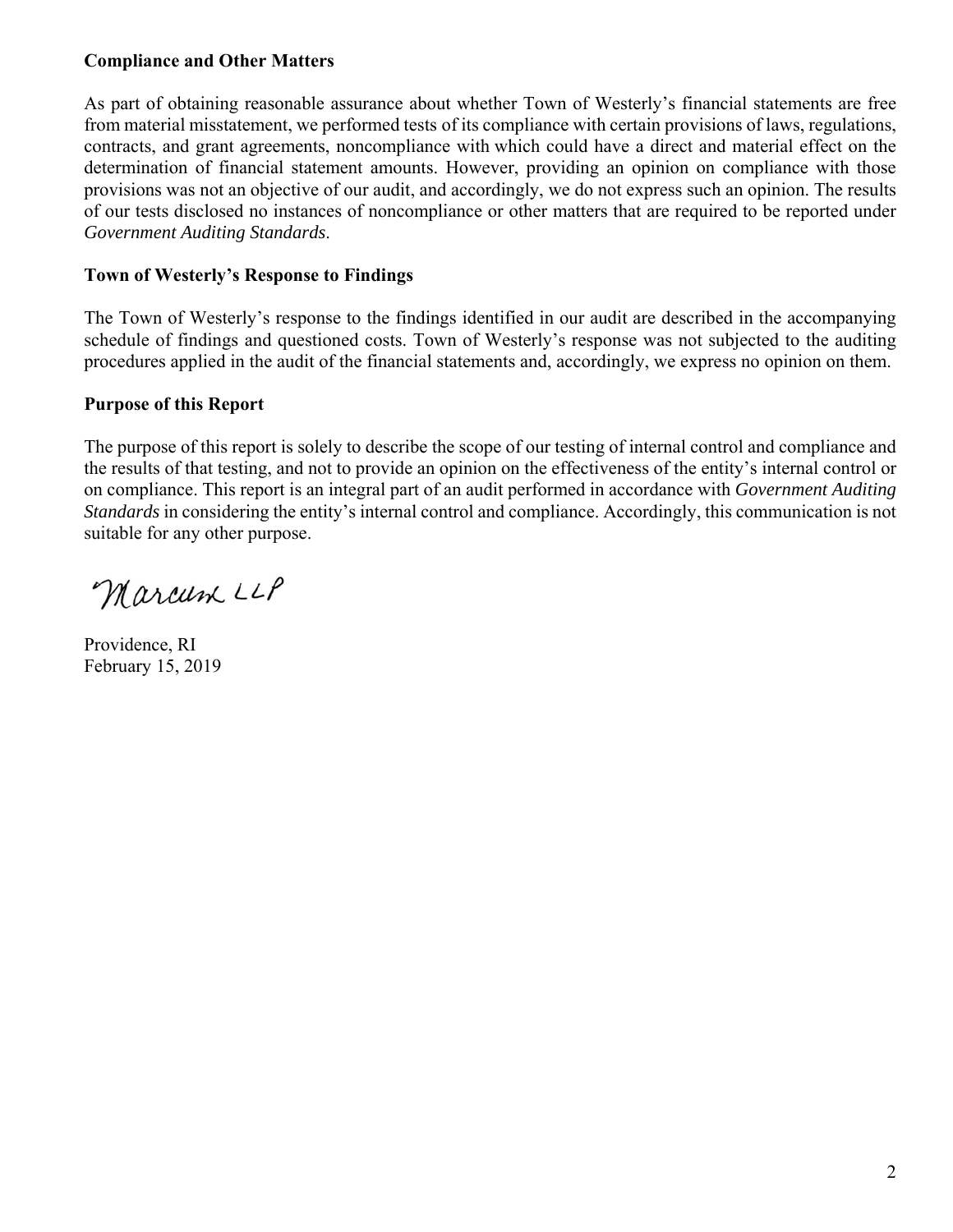

#### **INDEPENDENT AUDITORS' REPORT ON COMPLIANCE FOR EACH MAJOR FEDERAL PROGRAM; REPORT ON INTERNAL CONTROL OVER COMPLIANCE; AND REPORT ON THE SCHEDULE OF EXPENDITURES OF FEDERAL AWARDS REQUIRED BY UNIFORM GUIDANCE**

The Honorable President and Members of the Town Council **Town of Westerly, Rhode Island** 

#### **Report on Compliance for Each Major Federal Program**

We have audited the Town of Westerly's compliance with the types of compliance requirements described in the *OMB Compliance Supplement* that could have a direct and material effect on each of the Town of Westerly's major federal programs for the year ended June 30, 2018. The Town of Westerly's major federal programs are identified in the summary of auditors' results section of the accompanying schedule of findings and questioned costs.

#### *Management's Responsibility*

Management is responsible for compliance with federal statutes, regulations, and the terms and conditions of its federal awards applicable to its federal programs.

#### *Auditors' Responsibility*

Our responsibility is to express an opinion on compliance for each of the Town of Westerly's major federal programs based on our audit of the types of compliance requirements referred to above. We conducted our audit of compliance in accordance with auditing standards generally accepted in the United States of America; the standards applicable to financial audits contained in *Government Auditing Standards*, issued by the Comptroller General of the United States; the audit requirements of Title 2 U.S. *Code of Federal Regulations* Part 200, *Uniform Administrative Requirements, Cost Principles, and Audit Requirements for Federal Awards* (Uniform Guidance). Those standards and the Uniform Guidance require that we plan and perform the audit to obtain reasonable assurance about whether noncompliance with the types of compliance requirements referred to above that could have a direct and material effect on a major federal program occurred. An audit includes examining, on a test basis, evidence about the Town of Westerly's compliance with those requirements and performing such other procedures as we considered necessary in the circumstances.

We believe that our audit provides a reasonable basis for our qualified and unmodified opinions on compliance for major federal programs. However, our audit does not provide a legal determination of the Town of Westerly's compliance.

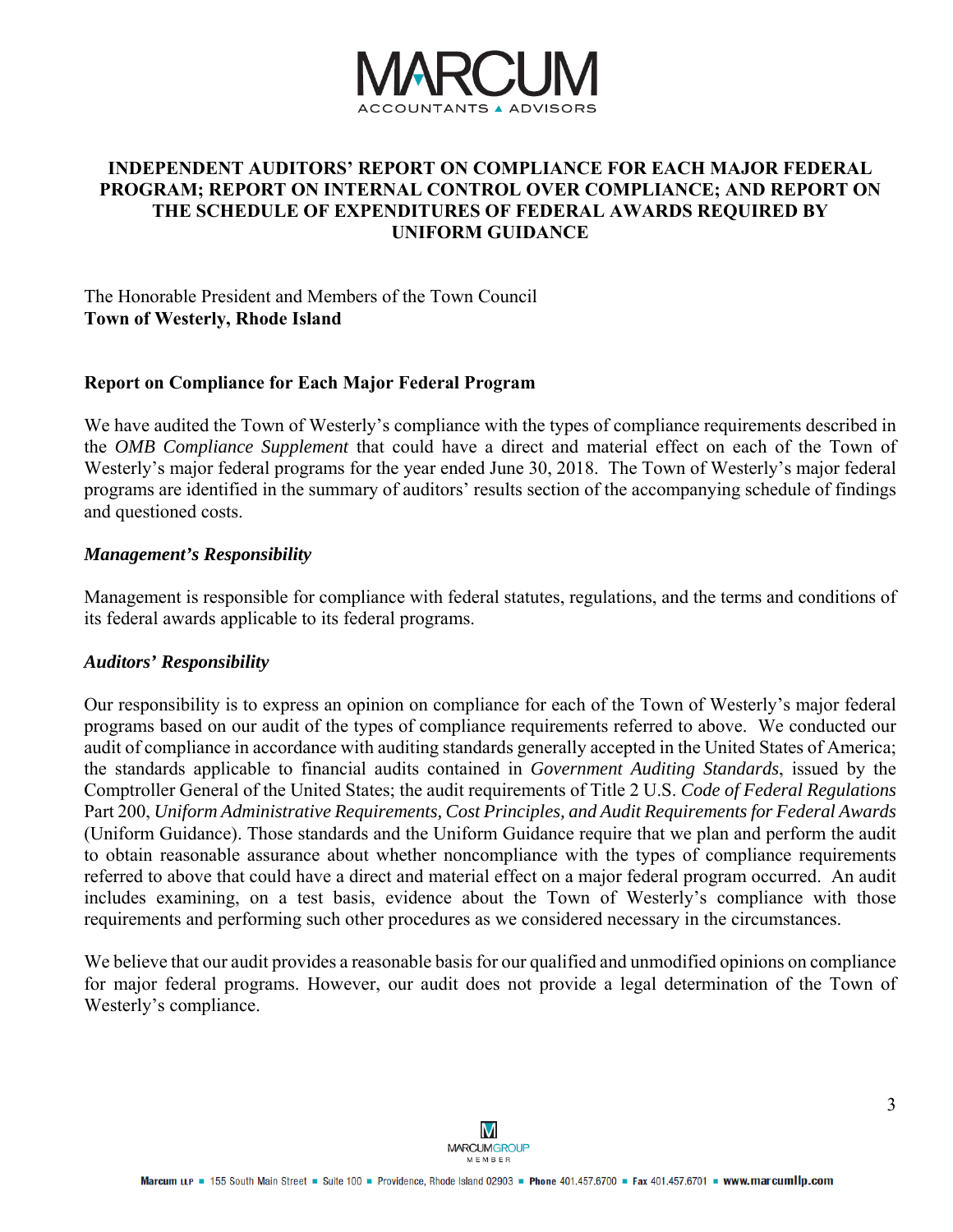#### *Basis for Qualified Opinion on CFDA 14.269 Community Development Disaster Recovery Grants Pub. L. No. 113-2*

As described in the accompanying schedule of findings and questioned costs, the Town of Westerly did not comply with requirements regarding CFDA 14.269 Community Development Disaster Recovery Grants Pub. L. No. 113-2 as described in finding number 2018-003 for Allowable Costs / Allowable Activities. Compliance with such requirements is necessary, in our opinion, for the Town of Westerly to comply with the requirements applicable to that program.

#### *Qualified Opinion on CFDA 14.269 Community Development Disaster Recovery Grants Pub. L. No. 113-2*

In our opinion, except for the noncompliance described in the Basis for Qualified Opinion paragraph, the Town of Westerly complied, in all material respects, with the types of compliance requirements referred to above that could have a direct and material effect on CFDA 14.269 Community Development Disaster Recovery Grants Pub. L. No. 113-2 for the year ended June 30, 2018.

#### *Unmodified Opinion on Each of the Other Major Federal Programs*

In our opinion, the Town of Westerly complied, in all material respects, with the types of compliance requirements referred to above that could have a direct and material effect on each of its other major federal programs identified in the summary of auditors' results section of the accompanying schedule of findings and questioned costs for the year ended June 30, 2018.

#### **Report on Internal Control over Compliance**

Management of the Town of Westerly is responsible for establishing and maintaining effective internal control over compliance with the types of compliance requirements referred to above. In planning and performing our audit of compliance, we considered the Town of Westerly's internal control over compliance with the types of requirements that could have a direct and material effect on each major federal program to determine the auditing procedures that are appropriate in the circumstances for the purpose of expressing an opinion on compliance for each major federal program and to test and report on internal control over compliance in accordance with the Uniform Guidance, but not for the purpose of expressing an opinion on the effectiveness of internal control over compliance. Accordingly, we do not express an opinion on the effectiveness of the Town of Westerly's internal control over compliance.

A *deficiency in internal control over compliance* exists when the design or operation of a control over compliance does not allow management or employees, in the normal course of performing their assigned functions, to prevent, or detect and correct, noncompliance with a type of compliance requirement of a federal program on a timely basis. A *material weakness in internal control over compliance* is a deficiency, or combination of deficiencies, in internal control over compliance, such that there is a reasonable possibility that material noncompliance with a type of compliance requirement of a federal program will not be prevented, or detected and corrected, on a timely basis. A *significant deficiency in internal control over compliance* is a deficiency, or a combination of deficiencies, in internal control over compliance with a type of compliance requirement of a federal program that is less severe than a material weakness in internal control over compliance, yet important enough to merit attention by those charged with governance.

Our consideration of internal control over compliance was for the limited purpose described in the first paragraph of this section and was not designed to identify all deficiencies in internal control over compliance that might be material weaknesses or significant deficiencies and therefore, material weaknesses or significant deficiencies may exist that have not been identified. We did not identify any deficiencies in internal control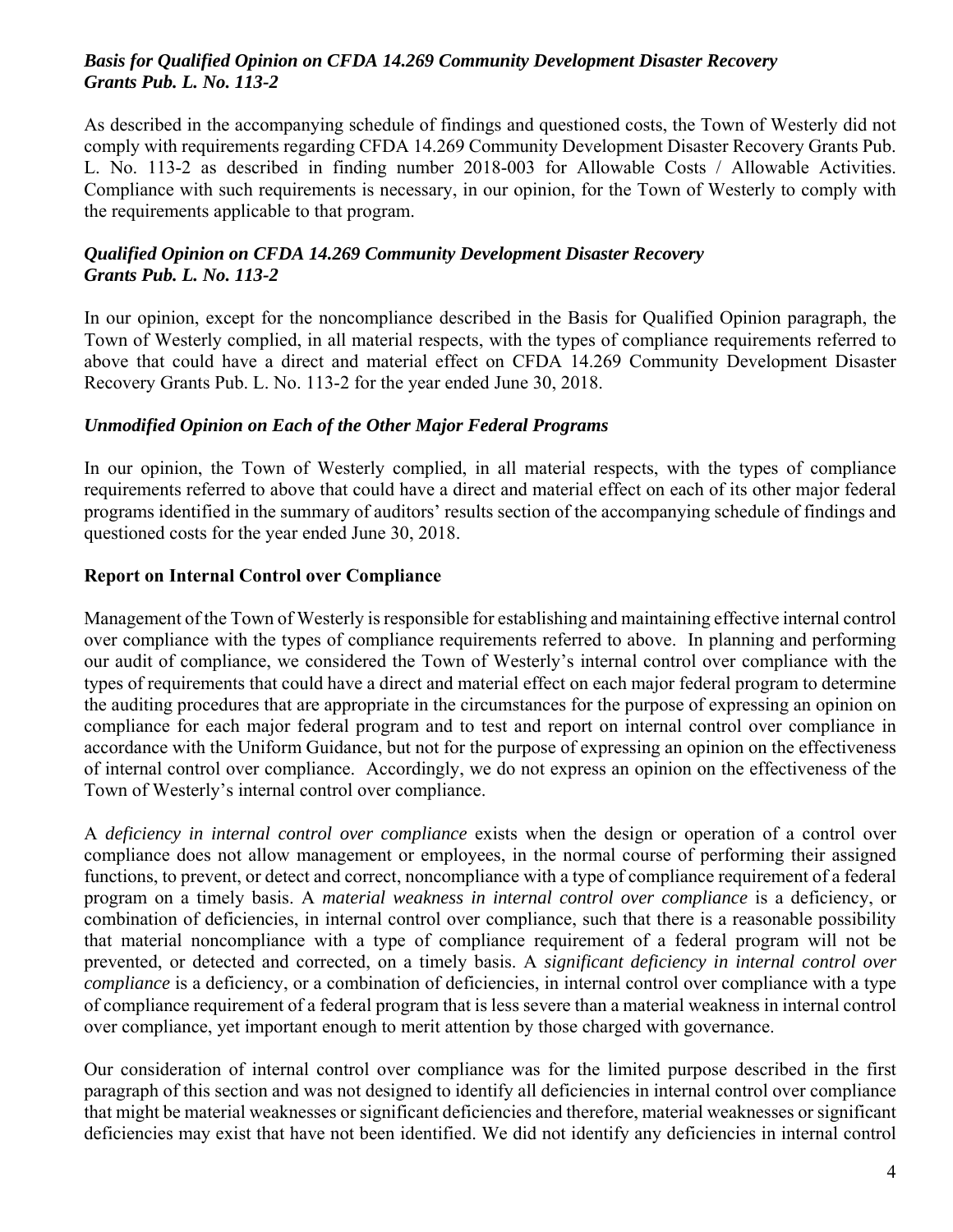over compliance that we consider to be material weaknesses. However, we did identify one deficiency in internal control over compliance, described in the accompanying schedule of findings and questioned costs as item 2018-003 that we consider to be significant deficiencies.

The Town of Westerly's response to the internal control over compliance findings identified in our audit are described in the accompanying schedule of findings and questioned costs and corrective action plan*.* The Town of Westerly's response was not subjected to the auditing procedures applied in the audit of compliance and, accordingly, we express no opinion on the response.

The purpose of this report on internal control over compliance is solely to describe the scope of our testing of internal control over compliance and the results of that testing based on the requirements of the Uniform Guidance. Accordingly, this report is not suitable for any other purpose.

#### **Report on Schedule of Expenditures of Federal Awards Required by the Uniform Guidance**

We have audited the financial statements of the governmental activities, the business-type activities, the discretely presented component unit, each major fund, and the aggregate remaining fund information of the Town of Westerly, as of and for the year ended June 30, 2018, and the related notes to the financial statements, which collectively comprise the Town of Westerly's basic financial statements and have issued our report thereon dated February 15, 2019, which contained unmodified opinions on those financial statements. Our audit was conducted for the purpose of forming opinions on the financial statements that collectively comprise the basic financial statements. The accompanying schedule of expenditures of federal awards is presented for purposes of additional analysis as required by the Uniform Guidance and is not a required part of the financial statements. Such information is the responsibility of management and was derived from and relates directly to the underlying accounting and other records used to prepare the financial statements. The information has been subjected to the auditing procedures applied in the audit of the financial statements and certain additional procedures, including comparing and reconciling such information directly to the underlying accounting and other records used to prepare the financial statements or to the financial statements themselves, and other additional procedures in accordance with auditing standards generally accepted in the United States of America. In our opinion, the schedule of expenditure of federal awards is fairly stated in all material respects in relation to the financial statements as a whole.

Marcum LLP

Providence, RI March 29, 2019 except for the report on the schedule of expenditures of federal awards as to which the date is February 15, 2019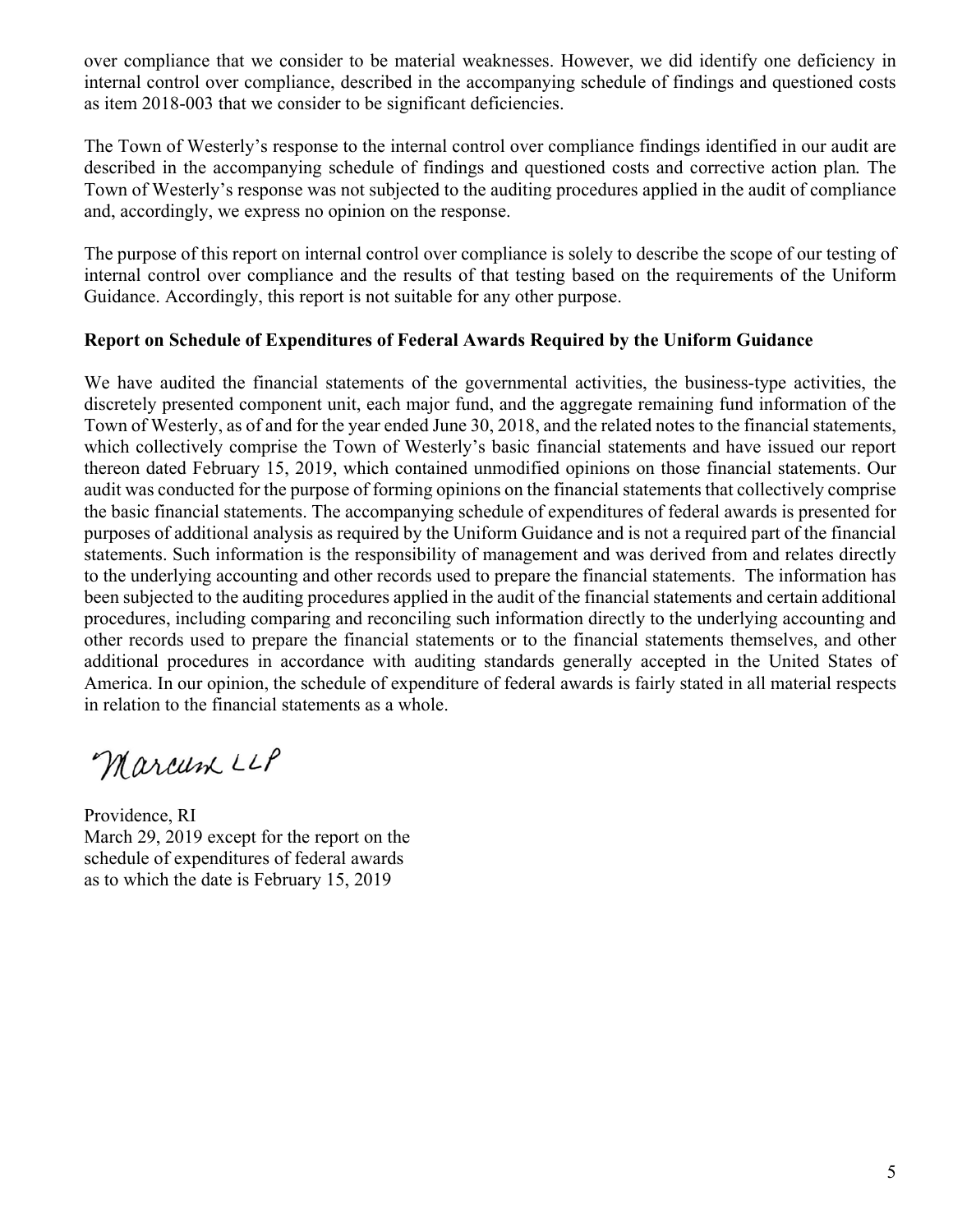### **SCHEDULE OF EXPENDITURES OF FEDERAL AWARDS**

#### **FOR THE YEAR ENDED JUNE 30, 2018**

| Federal Grantor/Pass-Through Grantor/Program Title                                                                                                                                                                         | Federal<br><b>CFDA</b><br>Number | Pass-Through<br>Entity Identifying<br>Number | Passed<br>Through to<br>Subrecipients | Expenditures<br>Incurred |
|----------------------------------------------------------------------------------------------------------------------------------------------------------------------------------------------------------------------------|----------------------------------|----------------------------------------------|---------------------------------------|--------------------------|
| <b>U.S. Department of Agriculture</b><br>Passed through State Department of Education:<br>Child Nutrition Cluster                                                                                                          |                                  |                                              |                                       |                          |
| National School Lunch Program                                                                                                                                                                                              | 10.555                           | N/A                                          | \$                                    | <sup>\$</sup><br>430,391 |
| School Breakfast Program                                                                                                                                                                                                   | 10.553                           | N/A                                          |                                       | 109,659                  |
| Summer Food Service Program for Children                                                                                                                                                                                   | 10.559                           | N/A                                          | $-$                                   | 18,119                   |
| <b>Total Child Nutrition Cluster</b>                                                                                                                                                                                       |                                  |                                              | $-$                                   | 558,169                  |
| Fresh Fruit and Vegetable Program                                                                                                                                                                                          | 10.582                           | 2725-17602-030                               |                                       | 24,375                   |
| Passed through Rhode Island NRCS:                                                                                                                                                                                          |                                  |                                              |                                       | 659,110                  |
| Emergency Watershed Protection - Winnapaug Pond                                                                                                                                                                            | 10.927                           | 68-1535-17-201                               |                                       |                          |
| <b>Total U.S. Department of Agriculture</b>                                                                                                                                                                                |                                  |                                              | $-$                                   | 1,241,654                |
| <b>U.S. Department of Housing and Urban Development</b><br>Passed through Rhode Island Division of Planning, Office of Housing and Community Development:<br>Community Development Block Grants/Entitlement Grants Cluster |                                  |                                              |                                       |                          |
| Community Development Block Grants                                                                                                                                                                                         | 14.228                           | 12/36/31, 14/36/33, 16/36/35                 |                                       | 80,555                   |
| <b>Total Community Development Block Grants/Entitlement Grants Cluster</b>                                                                                                                                                 |                                  |                                              | $\sim$                                | 80,555                   |
| CDBG-Disaster Recovery Grants Pub. L. No. 113-2 (Disaster Recovery Cluster)<br>Total U.S. Department of Housing and Urban Development                                                                                      | 14.269                           | 13/38-DR-02,13/38-DR-04,<br>13/38-DR-05      | $\overline{a}$                        | 1,539,611<br>1,620,166   |
| <b>U.S. Department of Education</b><br>Passed through the State Department of Education:<br>Special Education Cluster (IDEA)                                                                                               |                                  |                                              |                                       |                          |
| Special Education - Grants to States                                                                                                                                                                                       | 84.027                           | 2725132.02.02                                | $-1$                                  | 759,306                  |
| Special Education - Preschool Grants                                                                                                                                                                                       | 84.173                           | 2725135.02.02                                | $\sim$ $\sim$                         | 46,877                   |
| <b>Total Special Education Cluster</b>                                                                                                                                                                                     |                                  |                                              | $\sim$                                | 806,183                  |
| <b>Adult Education</b>                                                                                                                                                                                                     | 84.002                           | 2720-12201-1301                              |                                       | 46,585                   |
| Improving Teacher Quality State Grants                                                                                                                                                                                     | 84.367                           | 2725-16402-02                                | $\sim$                                | 132,052                  |
| English Language Acquisition State Grants                                                                                                                                                                                  | 84.365                           | 2725-16502-02                                | $\sim$                                | 25,823                   |
| Title I Grants to Local Education Agencies                                                                                                                                                                                 | 84.010                           | 2725-11702-02                                |                                       | 501,070                  |
| <b>Total U.S. Department of Education</b>                                                                                                                                                                                  |                                  |                                              | $\overline{a}$                        | 1,511,713                |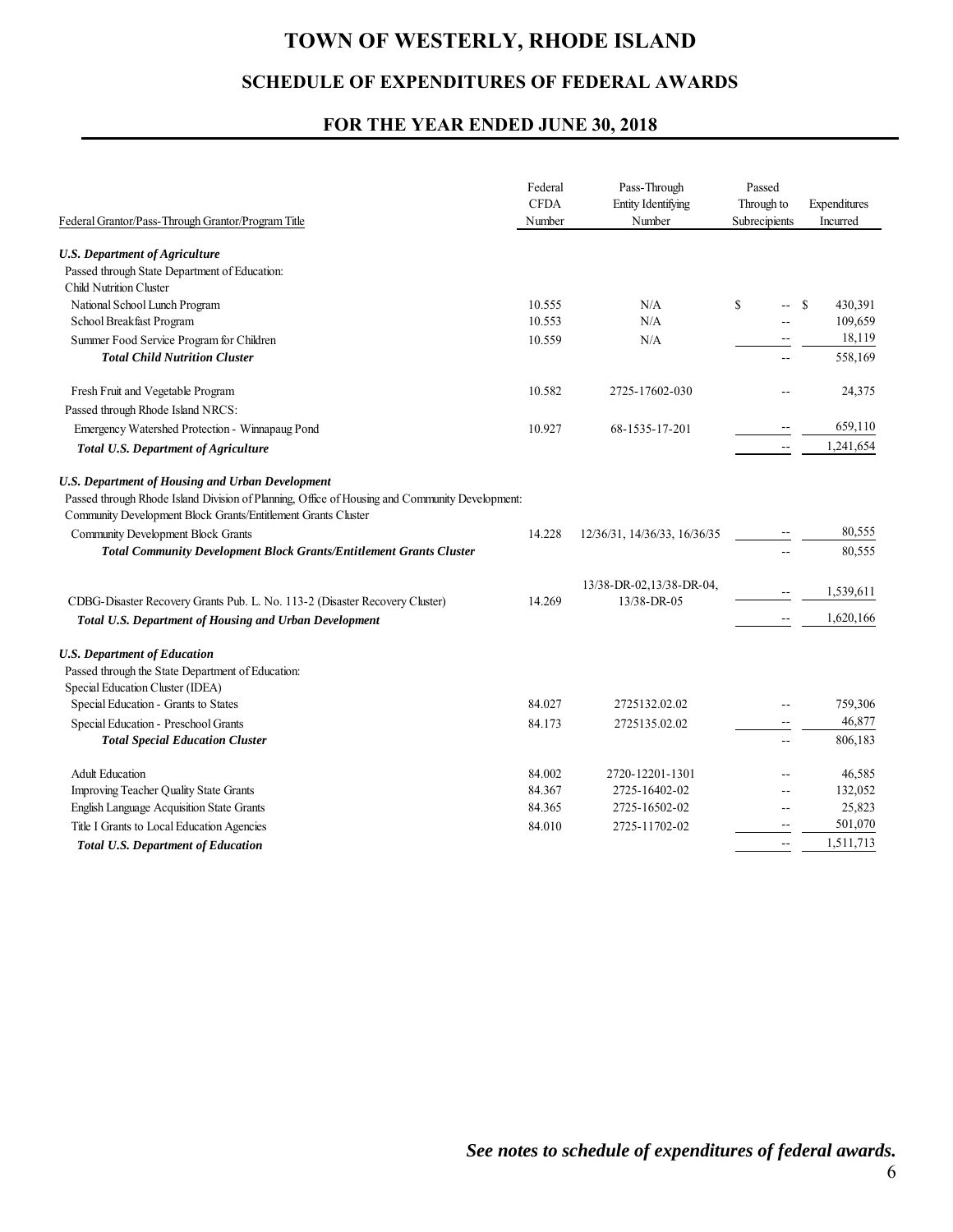## **SCHEDULE OF EXPENDITURES OF FEDERAL AWARDS (CONTINUED)**

#### **FOR THE YEAR ENDED JUNE 30, 2018**

|                                                                               | Federal<br><b>CFDA</b> | Pass-Through<br>Entity Identifying | Passed<br>Through to                          | Expenditures |
|-------------------------------------------------------------------------------|------------------------|------------------------------------|-----------------------------------------------|--------------|
| Federal Grantor/Pass-Through Grantor/Program Title                            | Number                 | Number                             | Subrecipients                                 | Incurred     |
| <b>U.S. Department of Health and Human Services</b>                           |                        |                                    |                                               |              |
| Passed through the State of Rhode Island Department of Health:                |                        |                                    |                                               |              |
| Block Grants for Prevention and Treatment of Substance Abuse                  | 93.959                 |                                    |                                               | 116,893      |
| <b>Total U.S. Department of Health and Human Services</b>                     |                        |                                    | $\sim$                                        | 116,893      |
| <b>U.S. Department of Interior</b>                                            |                        |                                    |                                               |              |
| Passed through Rhode Island Department of Environmental Management:           |                        |                                    |                                               |              |
| Fish and Wildlife Cluster                                                     |                        |                                    |                                               |              |
| Sport Fish Restoration Program - Chapman Boat Launch                          | 15.605                 | FW-14-D-32                         |                                               | 242,558      |
| Passed through Connecticut Department of Energy & Environmental Protection:   |                        |                                    |                                               |              |
| Clean Vessel Act Program - Pumpout Boat                                       | 15.616                 | 2018-100                           |                                               | 44,410       |
| <b>Total National Endowment for the Arts</b>                                  |                        |                                    | $\mathord{\hspace{1pt}\text{--}\hspace{1pt}}$ | 286,968      |
| <b>U.S. Department of Homeland Security</b>                                   |                        |                                    |                                               |              |
| Passed through the State of Rhode Island:                                     |                        |                                    |                                               |              |
| State Homeland Security Grant Program - various projects                      | 97.045                 | 41-04-FY2015 SHSP                  |                                               | 16,717       |
| Emergency Management Performance Grants                                       | 97.042                 | 41-04-FY2015 EMPG                  |                                               | 10,963       |
| Hazard Mitigation Grant                                                       | 97.039                 | HMGP-4027-DR/1894-14-R             | $-$                                           | 237,487      |
| Total U.S. Department of Homeland Security                                    |                        |                                    | $\sim$                                        | 265,167      |
| <b>U.S. Department of Transportation</b>                                      |                        |                                    |                                               |              |
| Passed through the State of Rhode Island:                                     |                        |                                    |                                               |              |
| Highway Planning and Construction                                             | 20.205                 | N/A                                |                                               | 516,302      |
| State and Community Highway Safety Cluster                                    | 20.600                 | N/A                                |                                               | 18,279       |
| <b>Total U.S. Department of Transportation</b>                                |                        |                                    |                                               | 534,581      |
| <b>U.S. Environmental Protection Agency</b>                                   |                        |                                    |                                               |              |
| Direct Programs:                                                              |                        |                                    |                                               |              |
| Brownsfield Assessment & Cleanup Cooperative Agreements                       | 66.818                 |                                    |                                               | 20,884       |
| Passed through the New England Interstate Water Pollution Control Commission: |                        |                                    |                                               |              |
| Narragansett Bay Estuary Program Support - TMDL Implementation                | 66.456                 | 84813534                           |                                               | 45,782       |
| <b>Total U.S. Environmental Protection Agency</b>                             |                        |                                    | $\overline{\phantom{a}}$                      | 66,666       |
| <b>U.S. Department of Justice</b>                                             |                        |                                    |                                               |              |
| Direct Programs:                                                              |                        |                                    |                                               |              |
| Equitable Sharing Program                                                     | 16.922                 |                                    |                                               | 14,581       |
| Edward Byrne Memorial Justice Assistance Grant Program                        | 16.738                 |                                    |                                               | 15,890       |
| Total U.S. Department of Justice                                              |                        |                                    | --                                            | 30,471       |
| <b>Total Expenditures of Federal Awards</b>                                   |                        |                                    |                                               | 5,674,279    |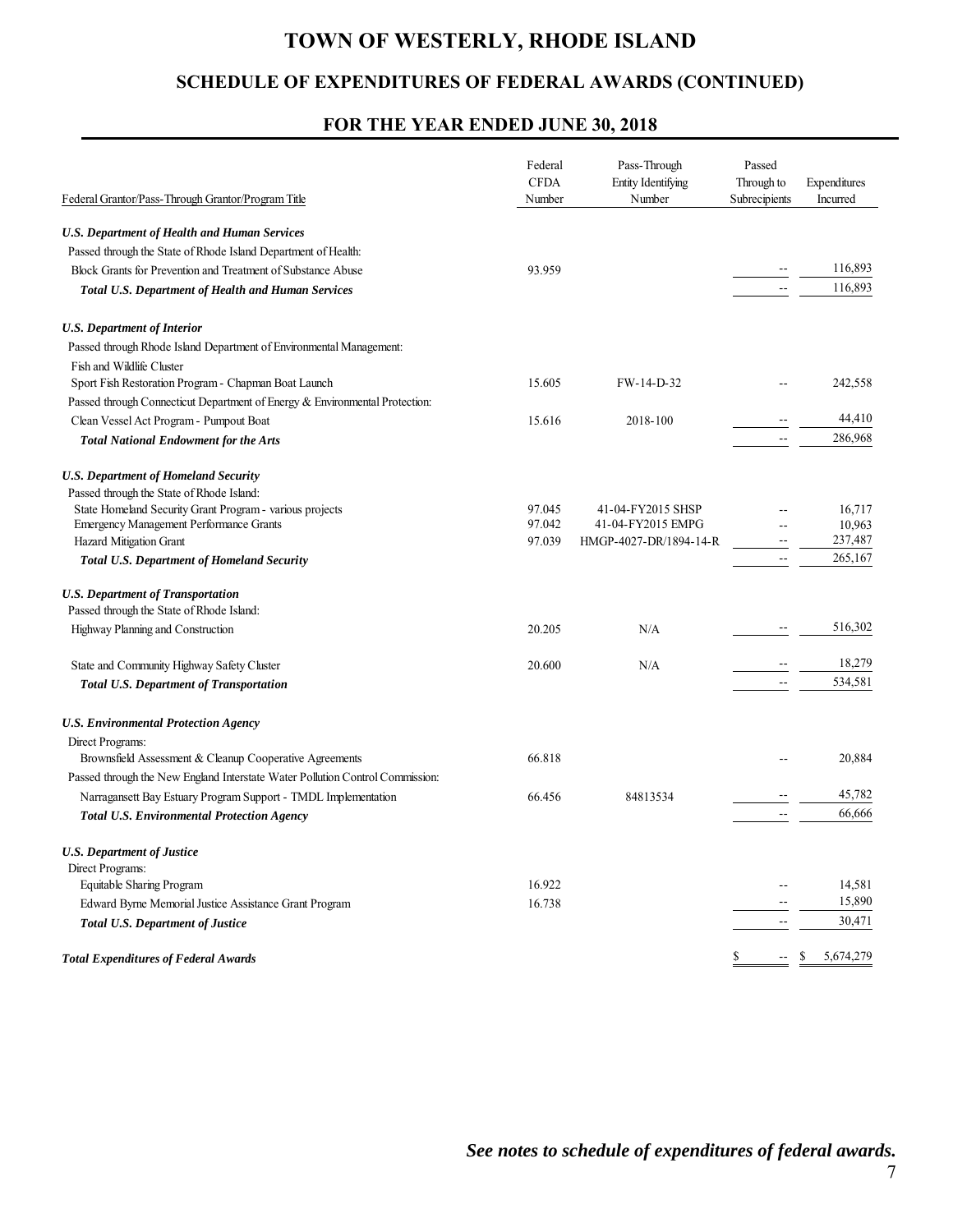#### **NOTES TO SCHEDULE OF EXPENDITURES OF FEDERAL AWARDS**

#### **FOR THE YEAR ENDED JUNE 30, 2018**

#### **1. BASIS OF PRESENTATION**

The accompanying schedule of expenditures of federal awards (the "schedule") includes the federal award activity of the Town of Westerly under programs of the federal government for the year ended June 30, 2018. The information in this schedule is presented in accordance with the requirements of Title 2 U.S. Code of Federal Regulations Part 200, *Uniform Administrative Requirements, Cost Principles, and Audit Requirements for Federal Awards* (Uniform Guidance). Because the schedule presents only a selected portion of the operations of the Town of Westerly, it is not intended to and does not present the financial position, changes in net position/fund balance, or cash flows of the Town of Westerly.

#### **2. SUMMARY OF SIGNIFICANT ACCOUNTING POLICIES**

Expenditures reported on the schedule are reported on the accrual basis of accounting. Such expenditures are recognized following the cost principles contained in the Uniform Guidance, wherein certain types of expenditures are not allowable or are limited as to reimbursement.

#### **3. SCHOOL LUNCH COMMODITIES**

Nonmonetary assistance is reported in the schedule of expenditures of federal awards at the cost of commodities provided to the School Lunch Program. The total federal share of these commodities was \$14,198 for the year ended June 30, 2018. The amounts have been included in the schedule of expenditures of federal awards under CFDA 10.555.

#### **4. MATCHING REQUIREMENTS**

Certain federal programs require that the City contribute non-federal funds (matching funds) to support the federally funded programs. The City has complied with the matching requirements. The expenditure of non-federal matching funds is not included on this schedule.

#### *5.* **INDIRECT COST RATE**

Town of Westerly, Rhode Island has elected not to use the 10-percent de Minimis indirect cost rate provided under Section 200.414 of the Uniform Guidance.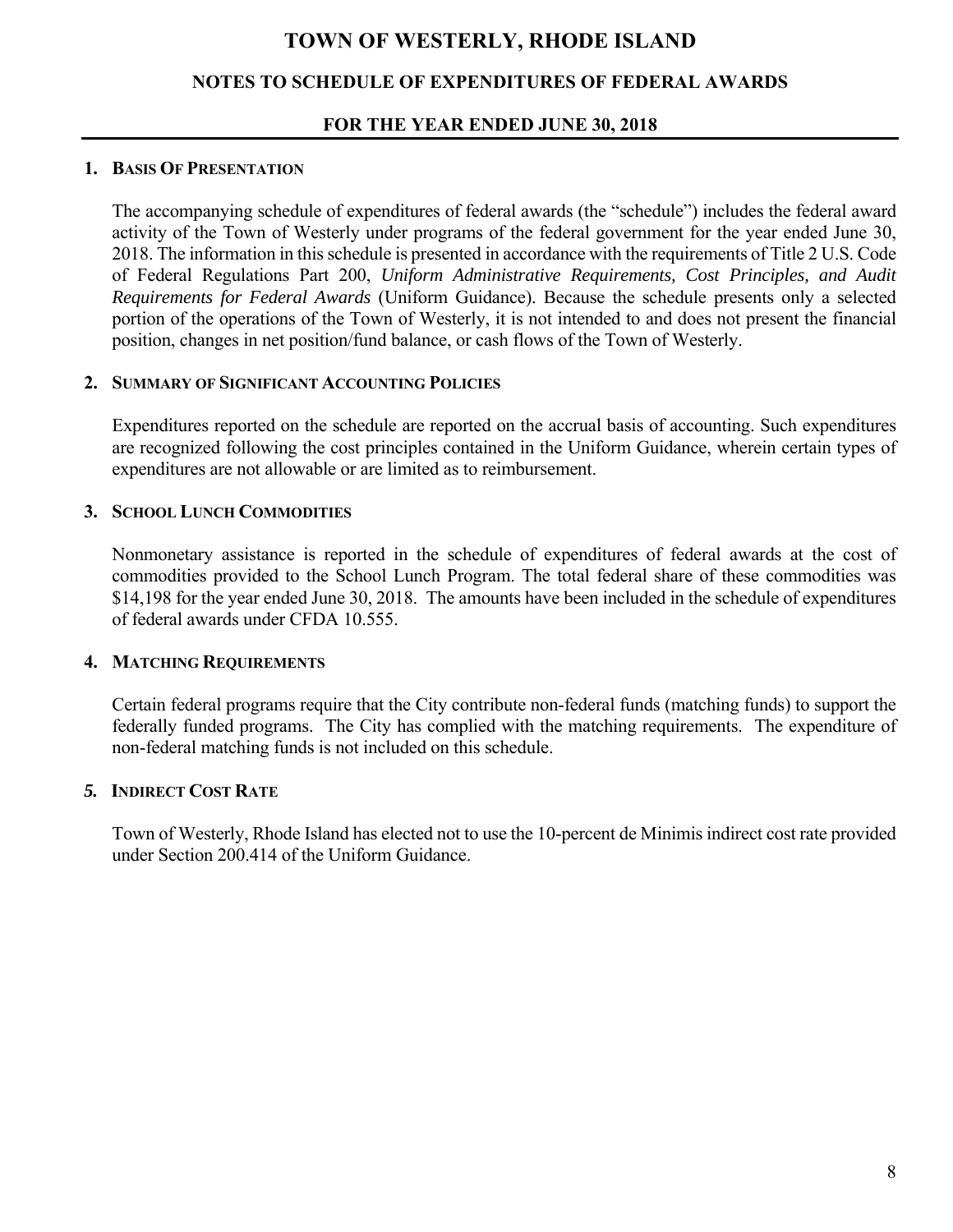## **SCHEDULE OF FINDINGS AND QUESTIONED COSTS**

## **FOR THE YEAR ENDED JUNE 30, 2018**

### **SECTION I – SUMMARY OF AUDITORS' RESULTS**

## *Financial Statements*

| Type of auditors' report issued on whether the financial<br>statements audited were prepared in accordance with GAAP:<br>Internal control over financial reporting: |                                                                                                       |                   | <b>Unmodified Opinion</b> |   |                |
|---------------------------------------------------------------------------------------------------------------------------------------------------------------------|-------------------------------------------------------------------------------------------------------|-------------------|---------------------------|---|----------------|
| Material weakness(es) identified?                                                                                                                                   |                                                                                                       | $X_{\mathcal{E}}$ | Yes                       |   | No             |
| Significant deficiency(ies) identified not considered to be                                                                                                         |                                                                                                       |                   |                           |   |                |
| material weaknesses?                                                                                                                                                |                                                                                                       |                   | Yes                       | X | No             |
| Non-compliance material to financial statements noted?                                                                                                              |                                                                                                       |                   | Yes                       | X | No             |
| <b>Federal Awards</b>                                                                                                                                               |                                                                                                       |                   |                           |   |                |
| Internal control over major federal awards program:                                                                                                                 |                                                                                                       |                   |                           |   |                |
| Material weakness(es) identified?                                                                                                                                   |                                                                                                       |                   | Yes                       | X | N <sub>o</sub> |
| Significant deficiency(ies) identified not considered to be<br>material weakness(es)?                                                                               |                                                                                                       |                   | Yes                       |   | None reported  |
| Type of auditors' report issued on compliance for major<br>federal awards programs:                                                                                 |                                                                                                       |                   | <b>Modified Opinion</b>   |   |                |
| Any audit findings disclosed that are required to be reported<br>in accordance with 2 CFR $200.516(a)$ ?                                                            |                                                                                                       | X                 | Yes                       |   | No             |
| Identification of Major Federal Programs:                                                                                                                           |                                                                                                       |                   |                           |   |                |
| CFDA Number                                                                                                                                                         | Name of Federal Program                                                                               |                   |                           |   |                |
| 14.269<br>84.027, 84.173                                                                                                                                            | Community Development Disaster Recovery Grants Pub . L. No. 113-2<br><b>Special Education Cluster</b> |                   |                           |   |                |
| Dollar threshold used to distinguish between<br>Type A and Type B programs:                                                                                         |                                                                                                       |                   | \$750,000                 |   |                |
| Auditee qualified as low risk auditee?                                                                                                                              |                                                                                                       |                   | Yes                       |   | No<br>X        |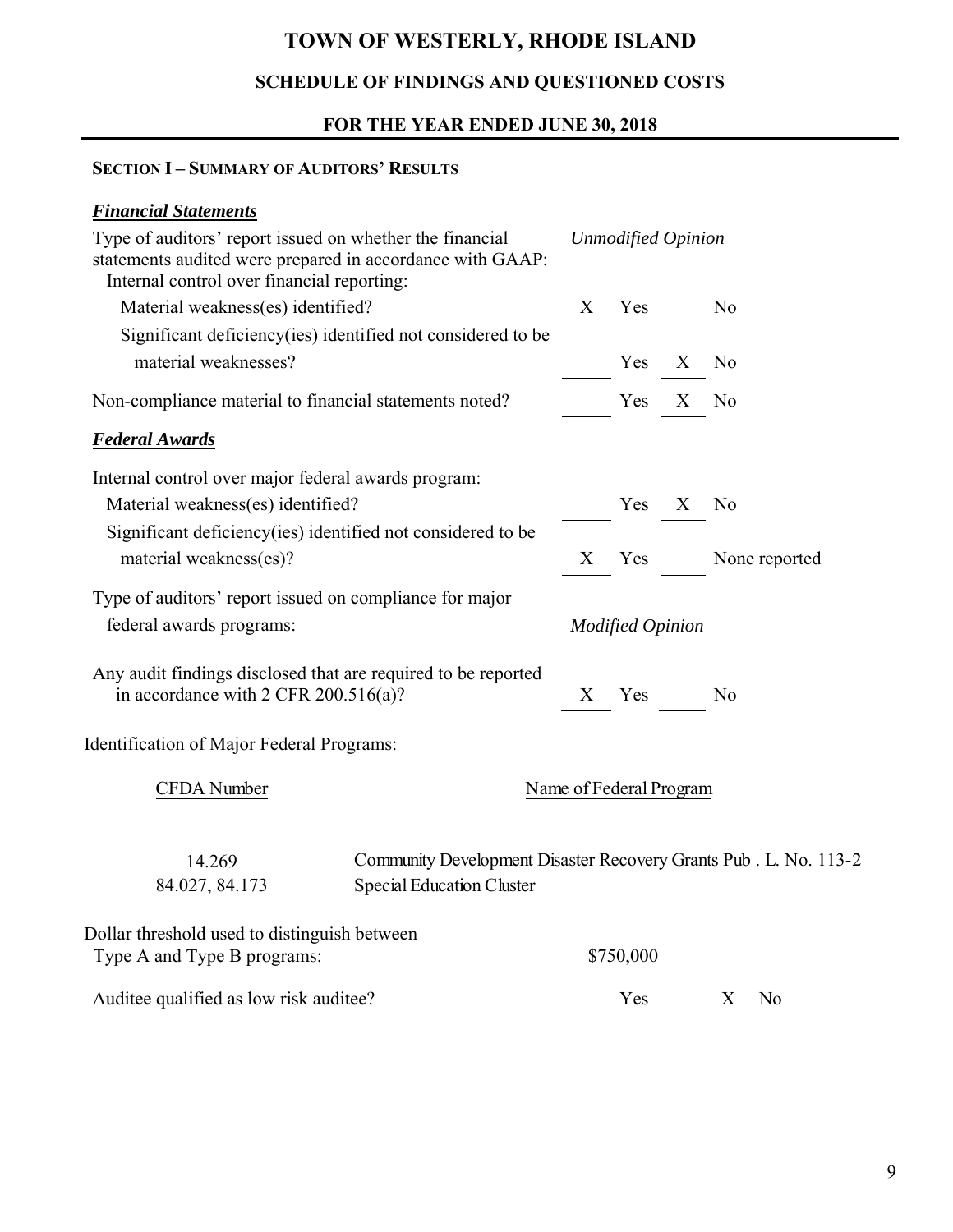## **SCHEDULE OF FINDINGS AND QUESTIONED COSTS (CONTINUED)**

#### **FOR THE YEAR ENDED JUNE 30, 2018**

#### **SECTION II FINDINGS – RELATED TO AUDIT OF FINANCIAL STATEMENTS**

#### *CURRENT YEAR FINDINGS:*

#### *MATERIAL WEAKNESS IN FINANCIAL REPORTING*

#### *2018-001-Segregation of Duties:*

| Criteria:                | Management is responsible for maintaining an adequate segregation of duties to mitigate risk of<br>material mistatement whether due to error or fraud.                                                                                                                                                                                                                                                                                                                                            |
|--------------------------|---------------------------------------------------------------------------------------------------------------------------------------------------------------------------------------------------------------------------------------------------------------------------------------------------------------------------------------------------------------------------------------------------------------------------------------------------------------------------------------------------|
| Condition:               | During our procedures on internal control we found segregation of duties issues regarding payroll<br>processing and preparation and recording of journal entries to the financial records.                                                                                                                                                                                                                                                                                                        |
| Context:                 | During our audit testing, we reviewed payroll documentation noting that there is only one person<br>involved in payroll processing. This individual has access to make modifications to payroll system<br>data, and there is no current documented review procedure in place. In addition, we reviewed<br>general journal entries as part of our testing, noting that there is no documented review as part of<br>the current process for preparing and posting entries to the accounting system. |
| Cause:                   | Management has invested a significant amount of time in analyzing, reconciling and adjusting prior<br>years activity and has had insufficient time and personnel to address all internal control matters<br>relating to segregation of duties.                                                                                                                                                                                                                                                    |
| Effect:                  | The lack of segregation of duties, monitoring and reconciliations increases the risk of material<br>misstatement due to error or fraud.                                                                                                                                                                                                                                                                                                                                                           |
| <b>Questioned Costs:</b> | None                                                                                                                                                                                                                                                                                                                                                                                                                                                                                              |
| Prior Year Finding:      | N <sub>0</sub>                                                                                                                                                                                                                                                                                                                                                                                                                                                                                    |
| Recommendation:          | We recommend that management establish adequate segregation of duties over the payroll and<br>journal entry process, ensure that these transactions are independently reviewed, reconcile the<br>information to underlying data, and establish written policies and procedures ensuring that these<br>controls are clearly communicated to all personnel.                                                                                                                                         |

Views of responsible officials: See corrective action plan.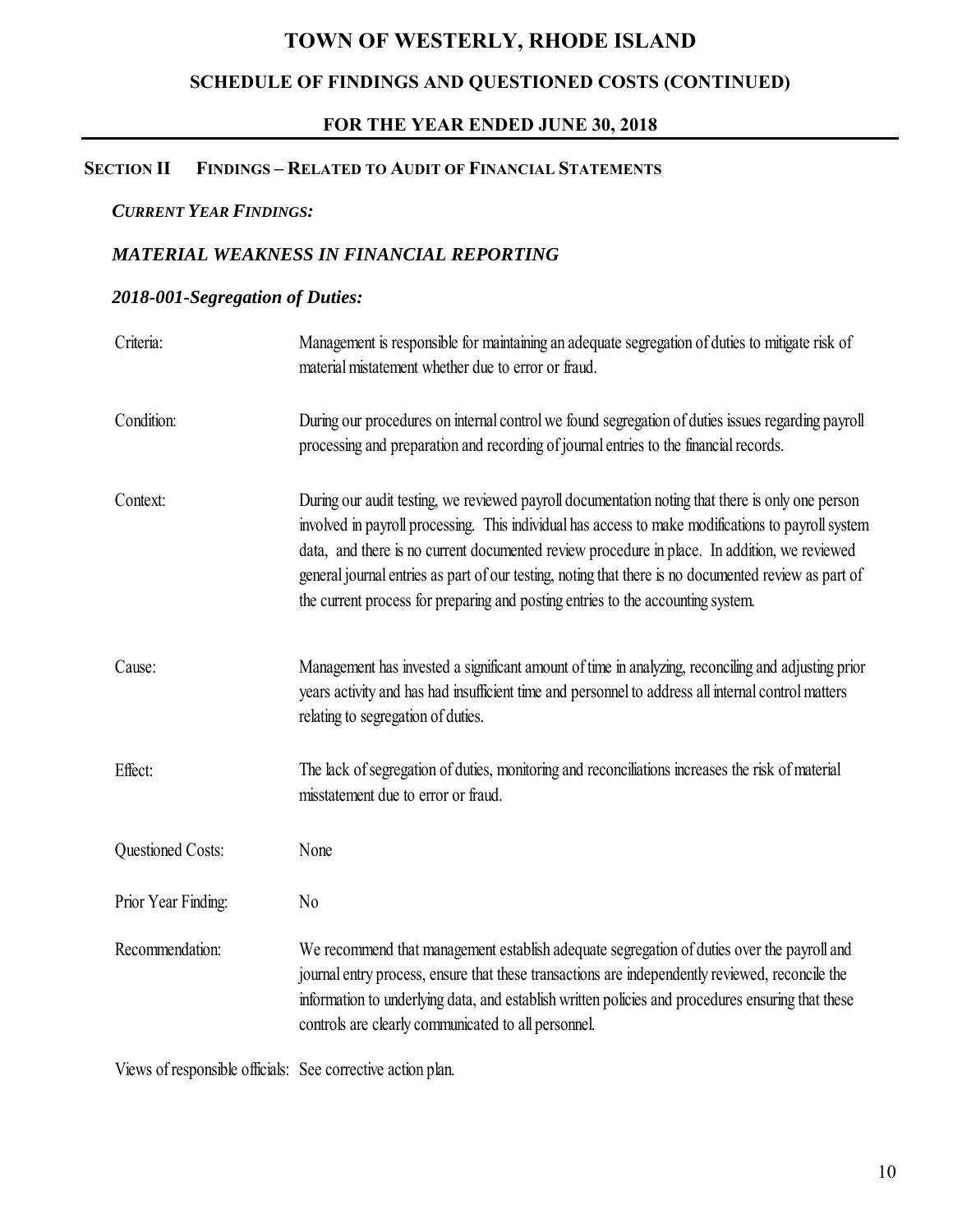## **SCHEDULE OF FINDINGS AND QUESTIONED COSTS (CONTINUED)**

#### **FOR THE YEAR ENDED JUNE 30, 2018**

#### **SECTION II FINDINGS – RELATED TO AUDIT OF FINANCIAL STATEMENTS (CONTINUED)**

#### *CURRENT YEAR FINDINGS:*

#### *MATERIAL WEAKNESS IN FINANCIAL REPORTING*

#### *2018-002-Financial Reporting:*

| Criteria:                | The Town should have internal controls in place to ensure that timely and accurate financial<br>reporting is achieved. Monthly and year end closing procedures should be documented,<br>communicated and monitored by the Finance Department.                                                                                                                                                         |
|--------------------------|-------------------------------------------------------------------------------------------------------------------------------------------------------------------------------------------------------------------------------------------------------------------------------------------------------------------------------------------------------------------------------------------------------|
| Condition:               | During fiscal 2018, the Town operated with a poorly defined and documented financial closing and<br>reporting process. There was no internal control policies and procedures manual which would have<br>provided the finance team with a roadmap to effectively perform these procedures.                                                                                                             |
| Context:                 | Certain funds and accounts were not adequately analyzed and reconciled prior to 2018 resulting in a<br>significant number of adjusting journal entries, prior period adjustments and delays in accurate<br>financial reporting. Based on the significance of adjustments required, we conclude that a material<br>error could have occurred and not been identified in a timely manner by management. |
| Cause:                   | Change in personnel and lack of documented internal control procedures.                                                                                                                                                                                                                                                                                                                               |
| Effect:                  | Accurate reconciliations were not performed timely for financial closing and reporting process.                                                                                                                                                                                                                                                                                                       |
| <b>Questioned Costs:</b> | None                                                                                                                                                                                                                                                                                                                                                                                                  |
| Prior Year Finding:      | Yes - 2017-002                                                                                                                                                                                                                                                                                                                                                                                        |
| Recommendation:          | We recommend that management take the opportunity to de-brief in the aftermath of the current<br>year audit process and take the time to formally document the internal control process developed<br>this year over the financial closing and reporting process to eliminate the possibility that these issues<br>will recur in subsequent years.                                                     |

Views of responsible officials: See corrective action plan.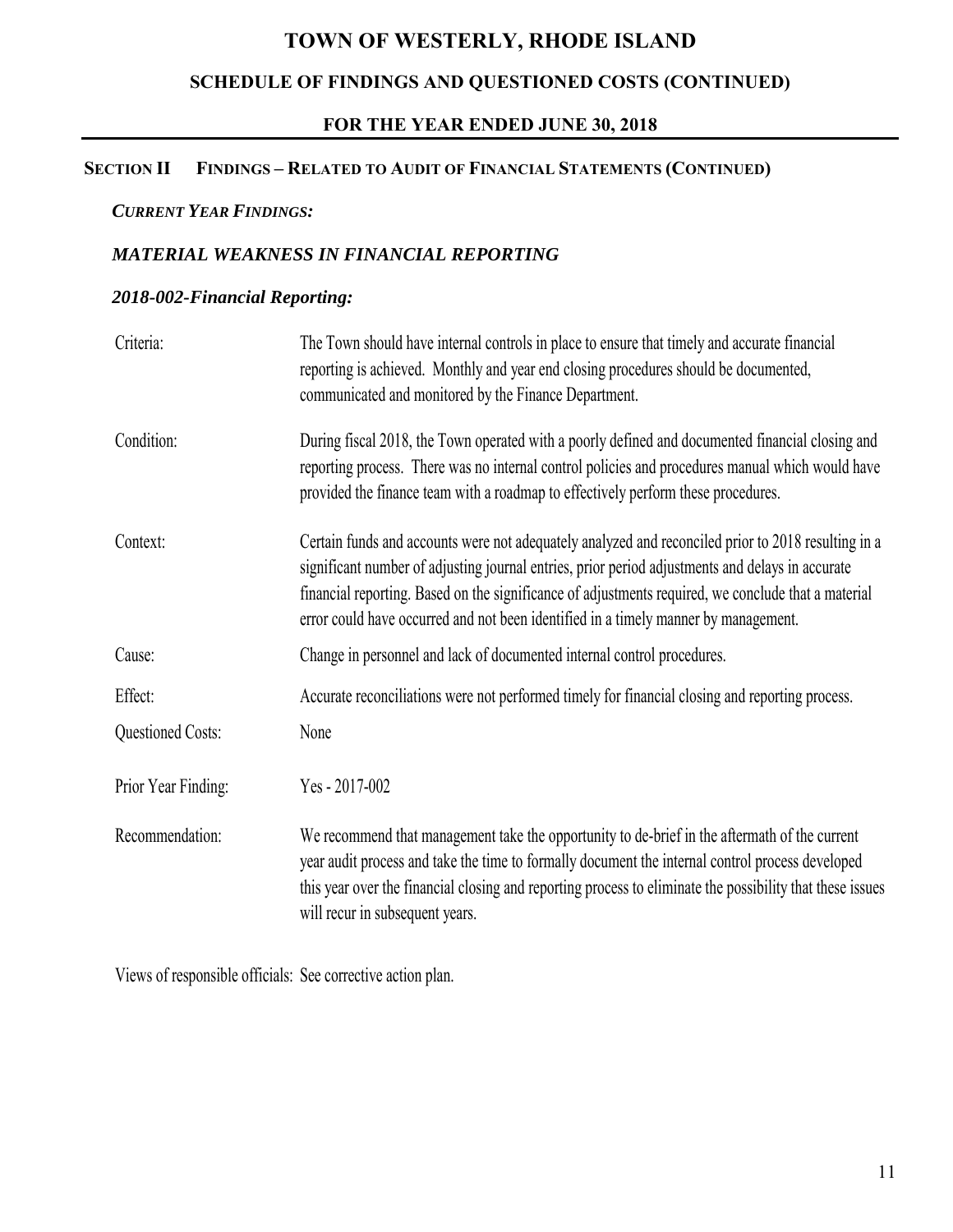## **SCHEDULE OF FINDINGS AND QUESTIONED COSTS (CONTINUED)**

#### **FOR THE YEAR ENDED JUNE 30, 2018**

#### **SECTION III FINDINGS – MAJOR FEDERAL AWARD PROGRAMS**

#### *CURRENT YEAR FINDINGS:*

#### *Significant Deficiency*

#### *2018-003-CFDA 14.269 Community Development Disaster Recovery Grants Pub. L. No. 113-2 – Allowable Costs/Allowable Activities:*

| Criteria:                | The Town is required to be in compliance with the requirements of Allowable Costs / Allowable<br>Activities under the Uniform Guidance. Expenses being charged under the grant must meet the<br>specific requirements of the grant and must be properly supported with underlying invoice detail or<br>time card support. |
|--------------------------|---------------------------------------------------------------------------------------------------------------------------------------------------------------------------------------------------------------------------------------------------------------------------------------------------------------------------|
| Condition:               | During our testing, we found one instance of payroll being overcharged on the grant by \$2,390.36 due<br>to using an incorrect rate on the payroll charges that were submitted for reimbursement.                                                                                                                         |
| Context:                 | The Town must ensure that all costs charged to the grant are allowable and fully supported with<br>invoices or payroll information.                                                                                                                                                                                       |
| Cause:                   | The Town did not have an adequate review process to ensure the propriety of costs charged to the<br>grant.                                                                                                                                                                                                                |
| Effect:                  | Resources are at risk of being used for unallowable purposes.                                                                                                                                                                                                                                                             |
| <b>Questioned Costs:</b> | \$2,390.36                                                                                                                                                                                                                                                                                                                |
| Prior Year Finding:      | $\rm No$                                                                                                                                                                                                                                                                                                                  |
| Recommendation:          | We recommend that the Town enhance their internal controls over the allowable costs / allowable<br>activities requirement relating to the CDBG program to ensure that funds are expended and reimbursed<br>in accordance with the requirements of the Uniform Guidance.                                                   |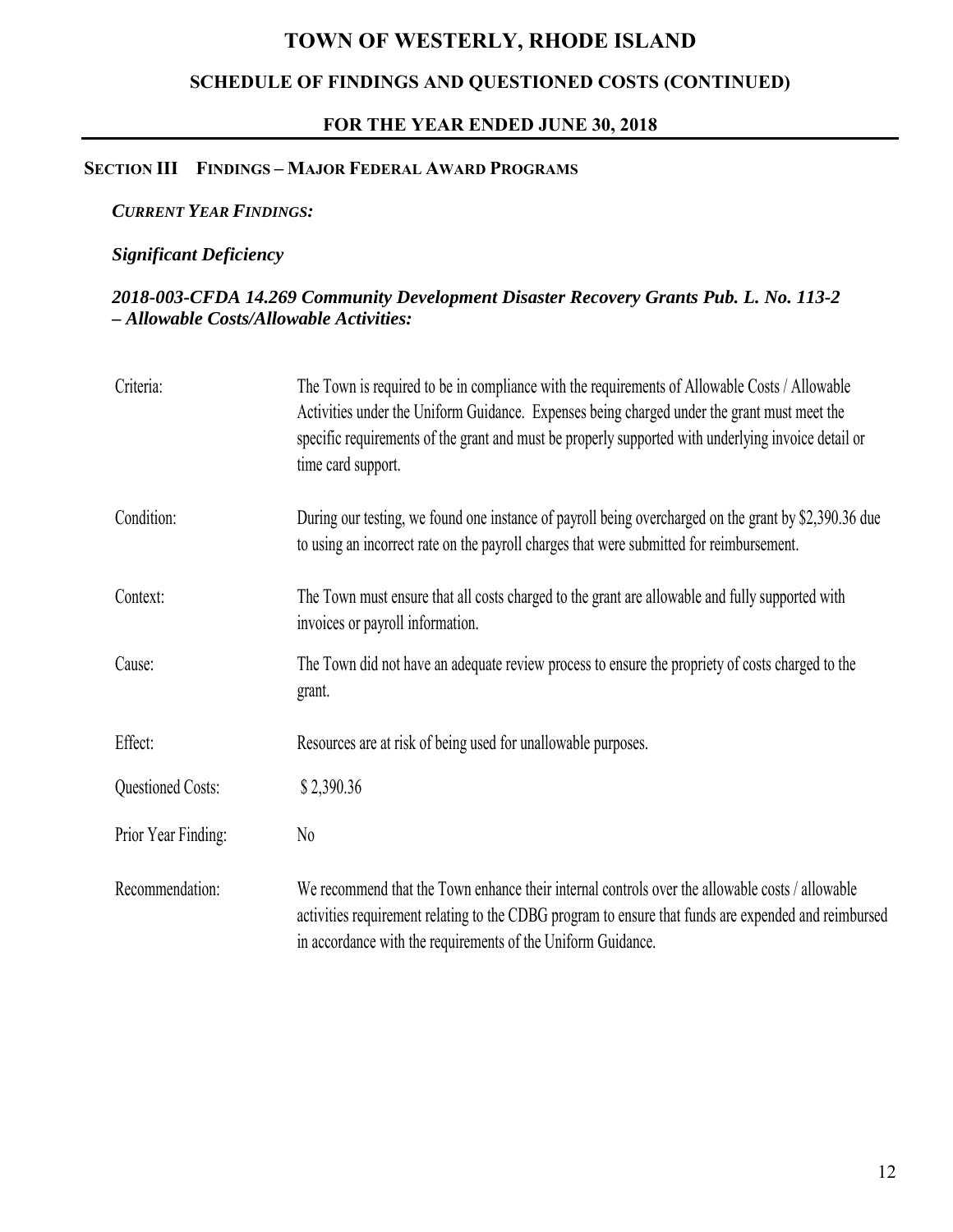#### **SUMMARY SCHEDULE OF PRIOR YEAR AUDIT FINDINGS**

#### **FOR THE YEAR ENDED JUNE 30, 2018**

#### **SECTION IV FINDINGS – PRIOR YEAR**

#### **PRIOR YEAR FINDINGS:**

#### Identifying Number:

Finding 2017-001 Pooled cash account reconciliation

Condition:

During the audit process, it was noted that the pooled cash account had not been reconciled in a timely manner subsequent to year-end.

Current Status: Corrected

Identifying Number:

Finding 2017-002 Financial Reporting

Condition:

The Town was unable to close their financial reporting system within a reasonable time frame subsequent to year end. Financial information was found to contain misstatements that had to be corrected during the audit process. As a result, management did not have accurate financial data available in a timely manner.

Current Status: Repeated as Item 2018-002

Identifying Number:

Finding 2017-003 Capital Asset Recordkeeping

Condition:

In conjunction with audit procedures, it was determined that certain capital assets were still being accounted for as construction in progress and were also included in depreciable asset categories.

Current Status: Corrected

Identifying Number:

Finding 2017-004 Paid Lunch Equity

Condition:

In conjunction with audit procedures, it was determined that the prices being charged for school lunch did not meet the federal paid lunch equity guidelines.

Current Status: Corrected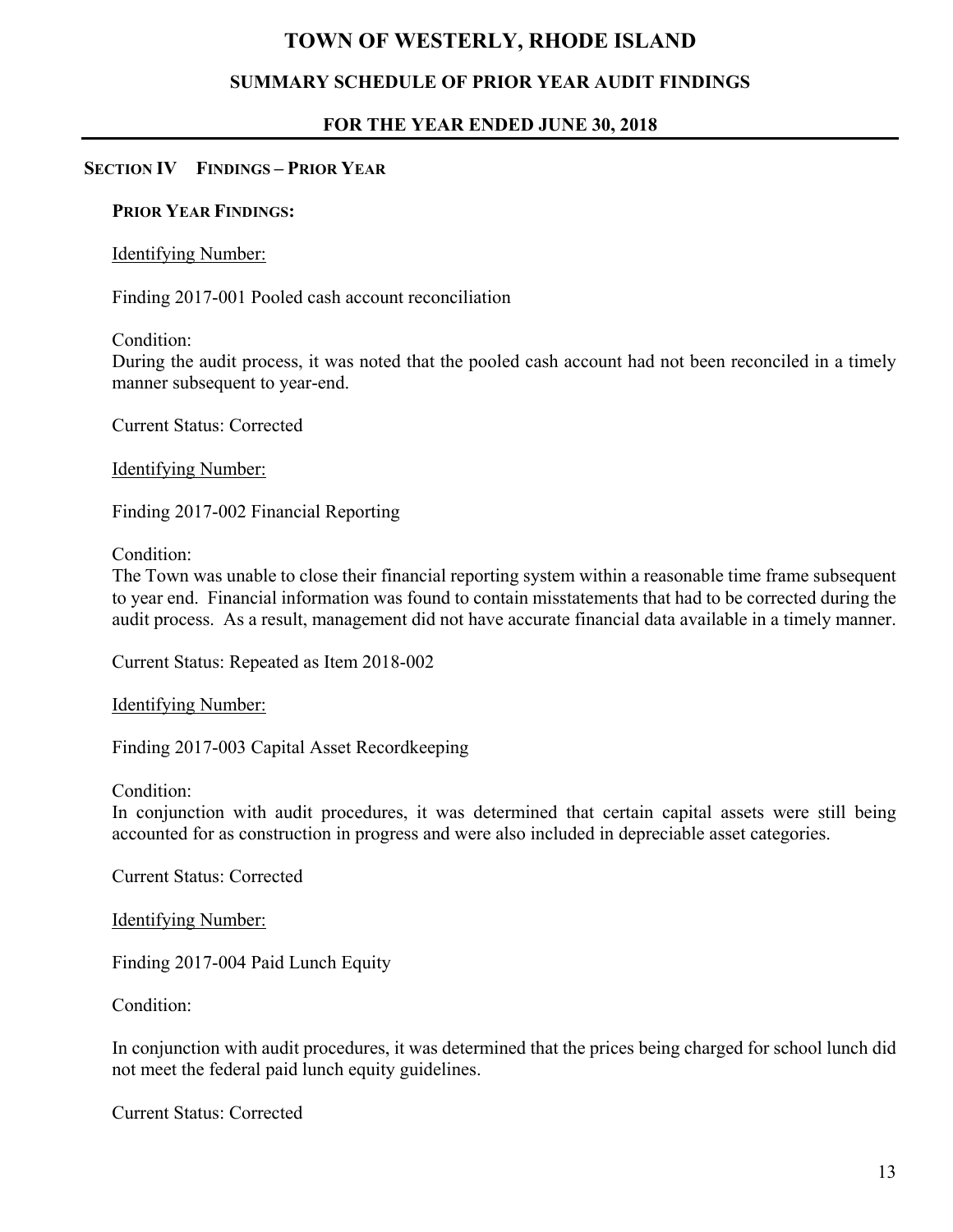## *Town of Westerly Rhode Island*

Dyann J. Baker, CPA, MBA Finance Director



Town Hall 45 Broad Street Westerly, RI 02891 TEL: (401) 348-2500 FAX: (401) 348-2548

#### **AUDIT FINDINGS CORRECTIVE ACTION PLAN**

**Town of Westerly, Rhode Island June 30, 2018**

**Finding 2018-001 Segregation of Duties**

#### **Corrective Action Planned**

**Payroll Processing:** We are proposing hiring a third-party consultant to assess the Payroll and Human Resources workflows and make recommendations to adhere to best practices. This will include the segregation between Human Resources and Payroll. Currently the Payroll functions are under the Human Resources management but, as part of the workflow recommendations, consideration will be given to move the reporting to the Finance Director. In addition, we will utilize the Position Control feature in the MUNIS software. This facilitates management of individual employee records, from budgeting to actuals and gives visibility into the changes.

**General Journal Entries:** During the 2018 fiscal year, the Town began requiring segregating the journal entry processing with approvals at one level above the preparer. Our goal is to move to a workflow within our financial accounting software like the purchasing system whereby preparers will submit their journal entries online, attach the support, and approvers would then post. These must be separate individuals.

#### **Person Responsible for Corrective Action**

**Payroll Processing:**

Human Resources Director, Nancy Markey

Finance Director, Dyann Baker

Director of Finance and Operations, Barbara Perino

**General Journal Entries**:

Finance Director, Dyann Baker

Director of Finance and Operations, Barbara Perino

**Anticipated Completion Date**

Fiscal Year 2020

#### **Finding 2018-002**

**Financial Reporting**

#### **Corrective Action Planned**

We recognized this issue earlier in the year as new staff did not have documentation to rely upon. The Town began building a schedule of duties and deadlines, that includes assigning specific accounts to the staff who are responsible for documentation of the procedures and applicable checklists. Monthly meetings to assess progress began immediately following the FY2018 audit completion.

#### **Person Responsible for Corrective Action**

Dyann Baker, Finance Director

Barbara Perino, Director of Finance and Operations

**Anticipated Completion Date**

Fiscal Year 2020